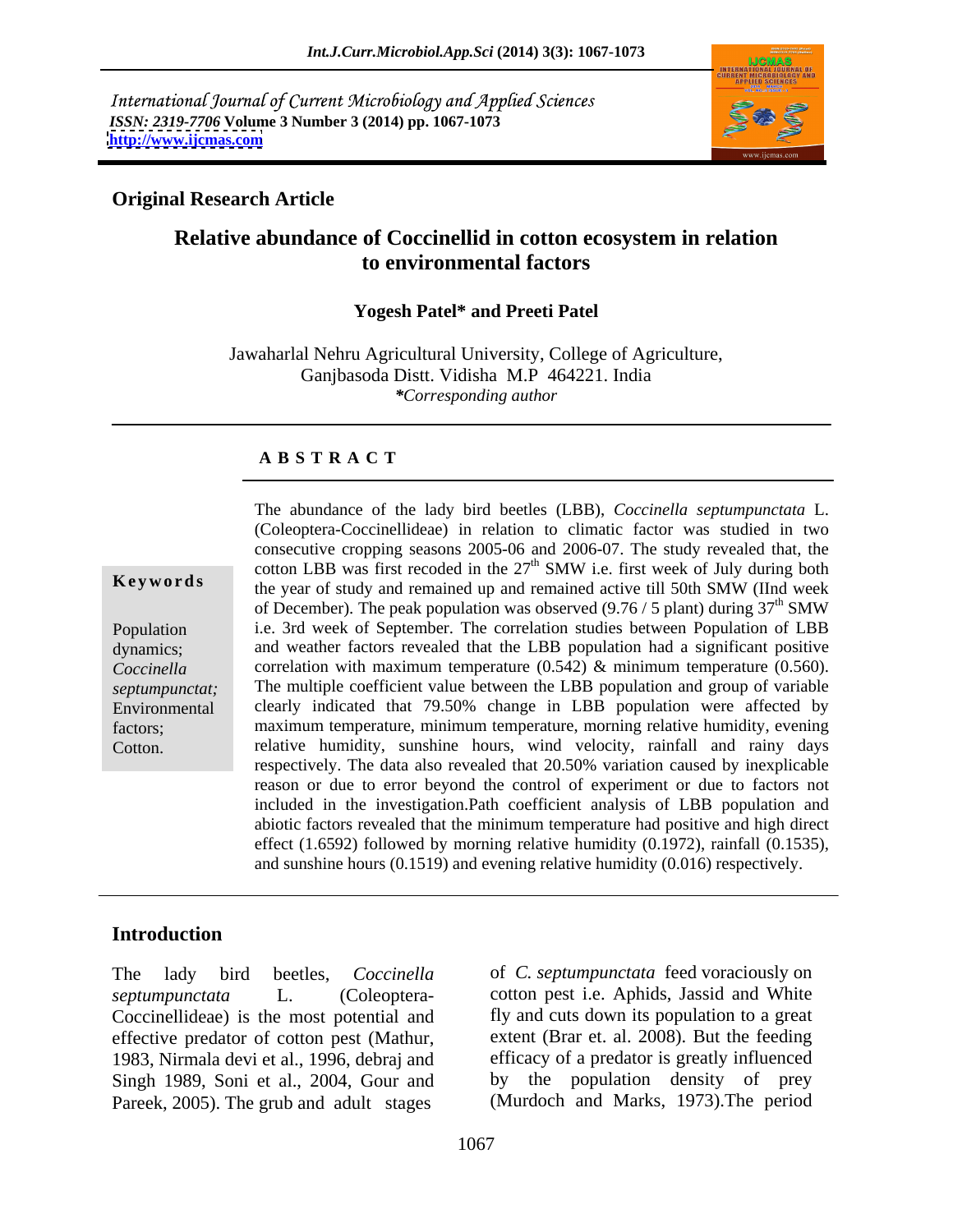and intensity of activity of this predator pest, predator and weather parameter were mainly depends on the prey density, plant calculated before statistical analysis. The protection practices and environmental data thus collected were computed and factors. Of these the climatic factors such subjected to suitable statistical analysis as temperature, relative humidity, sunshine (Panse and Sukhatme, 1985). The hours, wind velocity and rainfall influence of different meteorological influenced the predator population greatly. parameters on population and infestation Keeping in view of that the present study of pests were studied by graphical was undertaken to study the population of superimposition technique. All the LBB in relation to meteorological factors possible Correlations, multiple regression in the state so that timely and effective and path analysis among the abiotic and management strategies for cotton pest control could be developed.

# **Materials and Methods**

The population dynamics of LBB in relation to metrological factor was assessed at the J.N.Krishi Vishwa Vidhyalaya, Cotton Research Station, Khandwa M.P. during 2005-06 & 2006- 07. The cotton genotype JK-4 was sown on  $29<sup>th</sup>$  June and  $25<sup>th</sup>$  June during 2005 and 2006 respectively at a spacing of 60X60 cm. Normal agronomic practices The present finding revealed that the recommended for the region were followed for raising the crop. No plant protection measure was taken throughout week of July and remained active till 50th<br>the crop season. The Regular observations SMW (IInd week of December). The peak the crop season. The Regular observations on the population dynamics of population was observed  $(9.76 / 5$  plant) *C.septumpunctata* was made at weekly during 37<sup>th</sup> SMW i.e. 3rd week of interval by randomly selected 25 plants September. The weather condition interval by randomly selected 25 plants from the first appearance and continued<br>throughout the season up to the crop temperature, minimum temperature, throughout the season up to the crop<br>maturity the observation unit was five the morning relative humidity, evening maturity. The observation unit was five leaves par plant, two each from lower, relative humidity, sunshine hours, wind middle and one from upper canopy of the plant. At the same time, observations on meteorological data *Viz.* minimum and maximum temperature, morning and evening per cent relative humidity, total rainfall per week, total rainy days per week, wind velocity (kmph) and sunshine hours per days were recorded daily. Standard meteorological week (SMW) average of all the data collected for the

(Panse and Sukhatme, 1985). The superimposition technique. All the biotic factors were worked out.

# **Results and Discussion**

The perusal of the data on the population fluctuation of LBB revealed that it was a potensial predator of cotton pest regular pest on cotton in both the year of study (Fig.1). These findings are in accordance with the finding of Patel *et.al.*(2008).

# **Activity of** *C. septumpunctata*

*C.septumpunctata* population was first observed during the  $27<sup>th</sup>$  SMW i.e. first <sup>th</sup> SMW i.e. first week of July and remained active till 50th SMW (IInd week of December).The peak during  $37<sup>th</sup>$  SMW i.e. 3rd week of th SMW i.e. 3rd week of September. The weather condition prevailed during this week viz. maximum temperature, minimum temperature, morning relative humidity, relative humidity, sunshine hours, wind velocity, rainfall and rainy day were 34.07 °C, 26.31 °C, 83.54 %, 60.56%, 6.39 hours per day, 6.00 kmph, 53.50 mm and 3 days respectively.

### **Simple correlation and regression**

The perusal of data (Table:2) on simple correlation studies between Population of LBB and weather factors revealed that the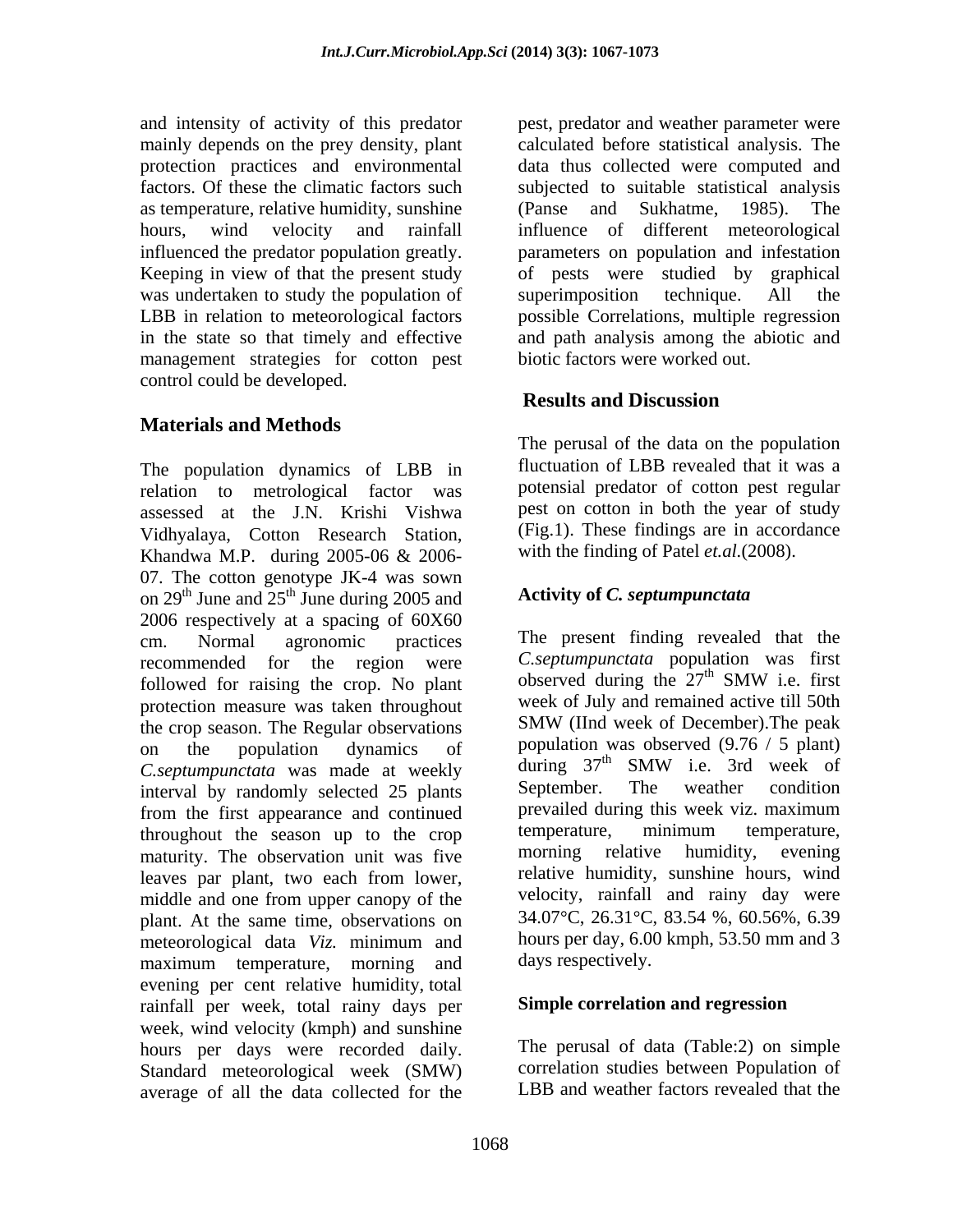LBB population had a significant positive LBB but they do not provide complete estimated that every unit increase of of Ladybird beetle population is 0.971and

 $Y= 0.814 -0.870X_1 +1.063X_2 +0.241X_3 0.032X_4$  +0.209 $X_5$  -1.340 $X_6$  +0.007 $X_7$ -

LBB population were affected by relative humidity (0.0532), maximum temperature, morning relative humidity, evening relative humidity, sunshine hours, of experiment or due to factors not

## **Path Analysis**

Although correlations are very useful in influence of various conductive determining components of population of

correlation with maximum temperature understanding of relative importance of (0.542) & minimum temperature (0.560). direct association of the component After 37st SMW there was a decrease in character/ factors towards the low pest Ladybird beetle population. It was population. In such situation whereas more maximum temperature & minimum studies, the indirect association becomes temperature there is increase in population complex. The path coefficient analysis has 0.31 respectively. indirect causes of association of specific **Multiple regressions** example **coefficient**. The observations revealed that The multiple regression computed with high direct effect (1.6592) followed by eleven parameters i.e. maximum morning relative humidity (0.1972), temperature  $(X_1)$ , minimum temperature rainfall  $(0.1535)$ , and sunshine hours  $(X_2)$ , morning relative humidity  $(X_3)$ ,  $(0.1519)$  and evening relative humidity evening relative humidity  $(X_4)$ , sunshine  $(0.016)$  respectively. Path coefficient hours  $(X_5)$ , wind velocity  $(X_6)$ , rainfall effect revealed that the positive indirect  $(X_7)$  and rainy day  $(X_8)$  as independent effect of high magnitude of minimum variables and LBB population as temperature was obtained via rainfall dependent variables was as follows (0.0854), sunshine hours (0.0514) and (figure.2). evening relative humidity (0.0006) 0.554 $X_8$  (R<sup>2</sup>=0.795). (0.0414), sunshine hours (0.0177), evening The multiple coefficient value between the temperature (0.0007). Positive indirect LBB population and group of variable effect of rainfall was obtained via clearly indicated that 79.50% change in maximum temperature, minimum temperature (0.0193) and evening relative wind velocity, rainfall and rainy days minimum temperature (0.5619), rainy days respectively. The data also revealed that (0.0642) and morning relative humidity 20.50% variation caused by inexplicable (0.0230).The data also revealed that the reason or due to error beyond the control positive indirect effect of evening relative included in the investigation. temperature (0.5979), morning relative character/ factors towards the low pest variable are included in correlations studies, the indirect association becomes been useful in finding out the direct and force acting to produce a given correlation minimum temperature had positive and morning relative humidity  $(0.1972)$ , respectively. The positive indirect effect of morning relative humidity was recorded via wind velocity (0.1308), rainfall relative humidity (0.0008) and maximum minimum temperature (0.9229), morning relative humidity (0.0532), maximum humidity (0.0007).Positive indirect effect of sunshine hours was obtained via humidity was obtained via minimum humidity (0.0932) and rainfall (0.0705).

> Thus, it can be inferred that under the influence of various conductive environmental factors succulent growth of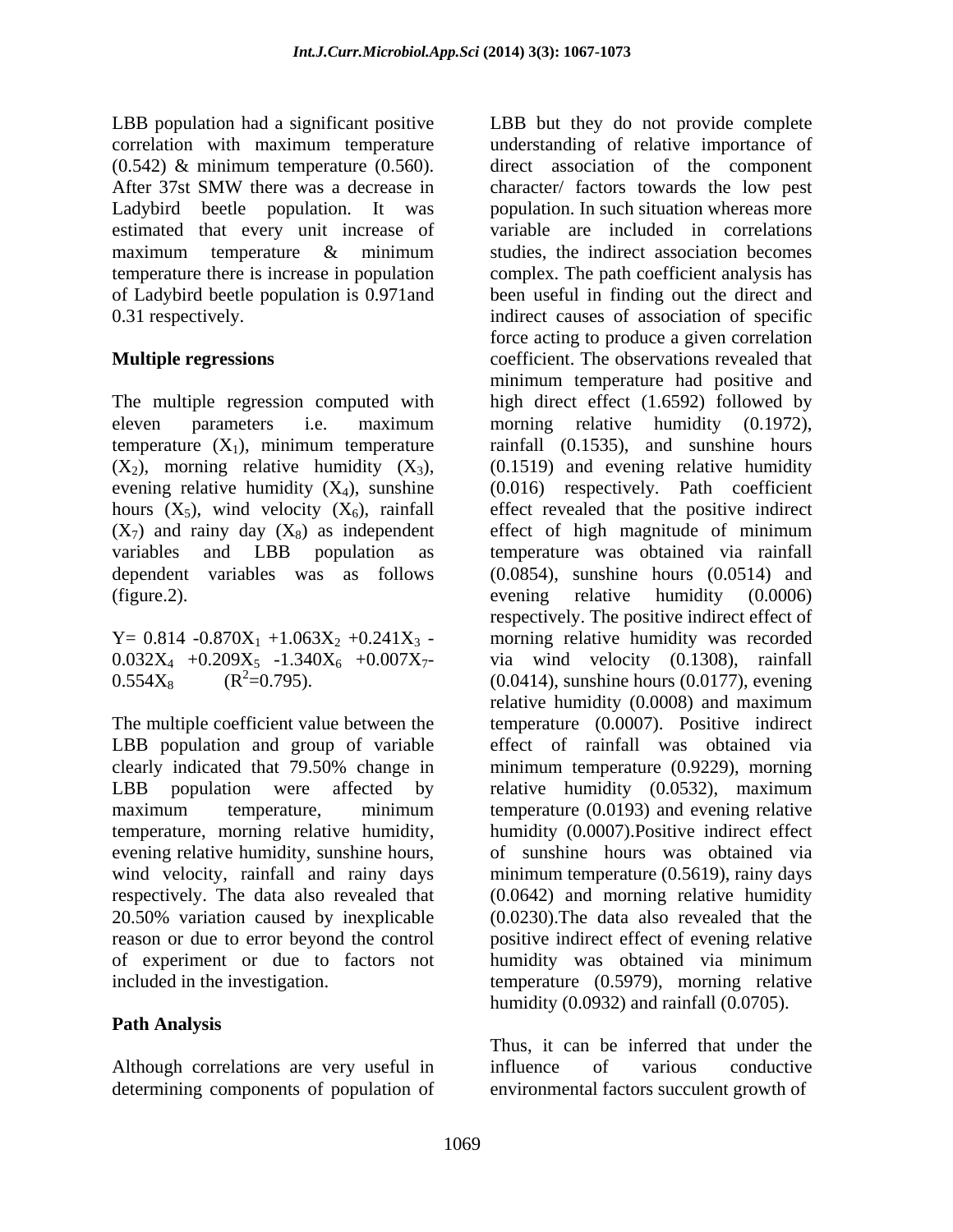|                          | S.No Character           | 2005-06      | 2006-07               | <b>Pooled</b>          |
|--------------------------|--------------------------|--------------|-----------------------|------------------------|
|                          | T MX                     | $r = 0.381$  | $r = 0.439$           | $r = 0.542*$           |
|                          | $(C^{\circ}C)$           |              |                       | $Y = -26.609 + 0.971X$ |
| $\overline{\phantom{a}}$ | T MN                     |              | $r = 0.611*$          | $r = 0.560*$           |
|                          | $(C^{\circ}C)$           | $r = 0.487$  | $Y = -1.582 + 0.318X$ | $Y = -1.613 + 0.31X$   |
|                          | <b>RHM</b>               |              |                       |                        |
|                          | $(\%)$                   | $r = -0.013$ | $r = 0.140$           | $r = 0.072$            |
| - 4                      | RHE                      |              |                       |                        |
|                          | (% )                     | $r = -0.036$ | $r = -0.006$          | $r = 0.014$            |
|                          | SSH                      |              |                       |                        |
|                          | (hpd)                    | $r = 0.492$  | $r = -0.060$          | $r = 0.333$            |
|                          | <b>WV</b>                |              |                       |                        |
|                          | (kmph)                   | $r = -0.031$ | $r = -0.121$          | $r = -0.068$           |
| $\overline{\phantom{0}}$ | RF                       |              |                       |                        |
|                          | $\text{m}$               | $r = 0.036$  | $r = 0.034$           | $r = -0.333$           |
|                          | RD                       |              |                       |                        |
|                          | $\frac{1}{\text{(dpw)}}$ | $r = -0.010$ | $r = 0.208$           | $r = -0.345$           |

**Table.1** Correlation (r) and simple regression (Y) of lady bird beetle, *Coccinella septumpunctata* population with environmental factors (2005-07 and Pooled)

*\*& \*\* Showed significant at 5% & 1% level of significance respectively.*

**Table.2** Path coefficient of abiotic factor on LBB, Coccinella spp. population on cotton ecosystem

| <b>Character</b> | T MX   | T MN | RHM RHE | SSH   | WV                                                                 |                                       | Correlation                                                                                                                                                              |
|------------------|--------|------|---------|-------|--------------------------------------------------------------------|---------------------------------------|--------------------------------------------------------------------------------------------------------------------------------------------------------------------------|
|                  |        |      |         | (hpd) | $(kmph)$ $(mm)$                                                    |                                       | $\log$ (dpw) Coefficient                                                                                                                                                 |
| T MX             | 0.4154 |      |         |       | $1.0441$   0.0003   0.0001   0.1191   0.5318   0.0071   0.0052     |                                       | 0.2034                                                                                                                                                                   |
| T MN             | 0.2614 |      |         |       |                                                                    |                                       | $\overline{1.6592}$ $\overline{)0.0025}$ $\overline{)0.0006}$ $\overline{)0.0514}$ $\overline{)0.9066}$ $\overline{)0.0854}$ $\overline{)0.1609}$ $\overline{)0.4652**}$ |
| <b>RHM</b>       | 0.0007 |      |         |       |                                                                    |                                       | 0.2985                                                                                                                                                                   |
| <b>RHE</b>       | 0.0171 |      |         |       |                                                                    |                                       | $\vert$ 0.5979 $\vert$ 0.0932 $\vert$ <b>0.0016</b> $\vert$ 0.0189 $\vert$ 0.5724 $\vert$ 0.0705 $\vert$ 0.1396 $\vert$ 0.0152                                           |
| <b>SSH</b>       | 0.3259 |      |         |       |                                                                    |                                       | $\vert 0.5619 \vert 0.023 \vert 0.0002 \vert 0.1519 \vert 0.2278 \vert 0.0535 \vert 0.0642 \vert 0.1937$                                                                 |
| <b>WV</b>        | 0.1902 |      |         |       |                                                                    |                                       | $1.2952$   0.0222   0.0008   0.0298   1.1615   0.0775   0.1368   0.1075                                                                                                  |
| RF               | 0.0193 |      |         |       | $\vert 0.9229 \vert 0.0532 \vert 0.0007 \vert 0.0529 \vert 0.5865$ | $\vert$ 0.1535 $\vert$ 0.2189 $\vert$ | 0.2913                                                                                                                                                                   |
| <b>RD</b>        |        |      |         |       | $1.0433$   0.0534   0.0009   0.0381   0.6211   0.1313   0.2559     |                                       | 0.3053                                                                                                                                                                   |

Residual=0.3645, \*& \*\* Showed significant at 5% & 1% level of significance respectively, The bold figures denote the direct effect of different factors on population of insect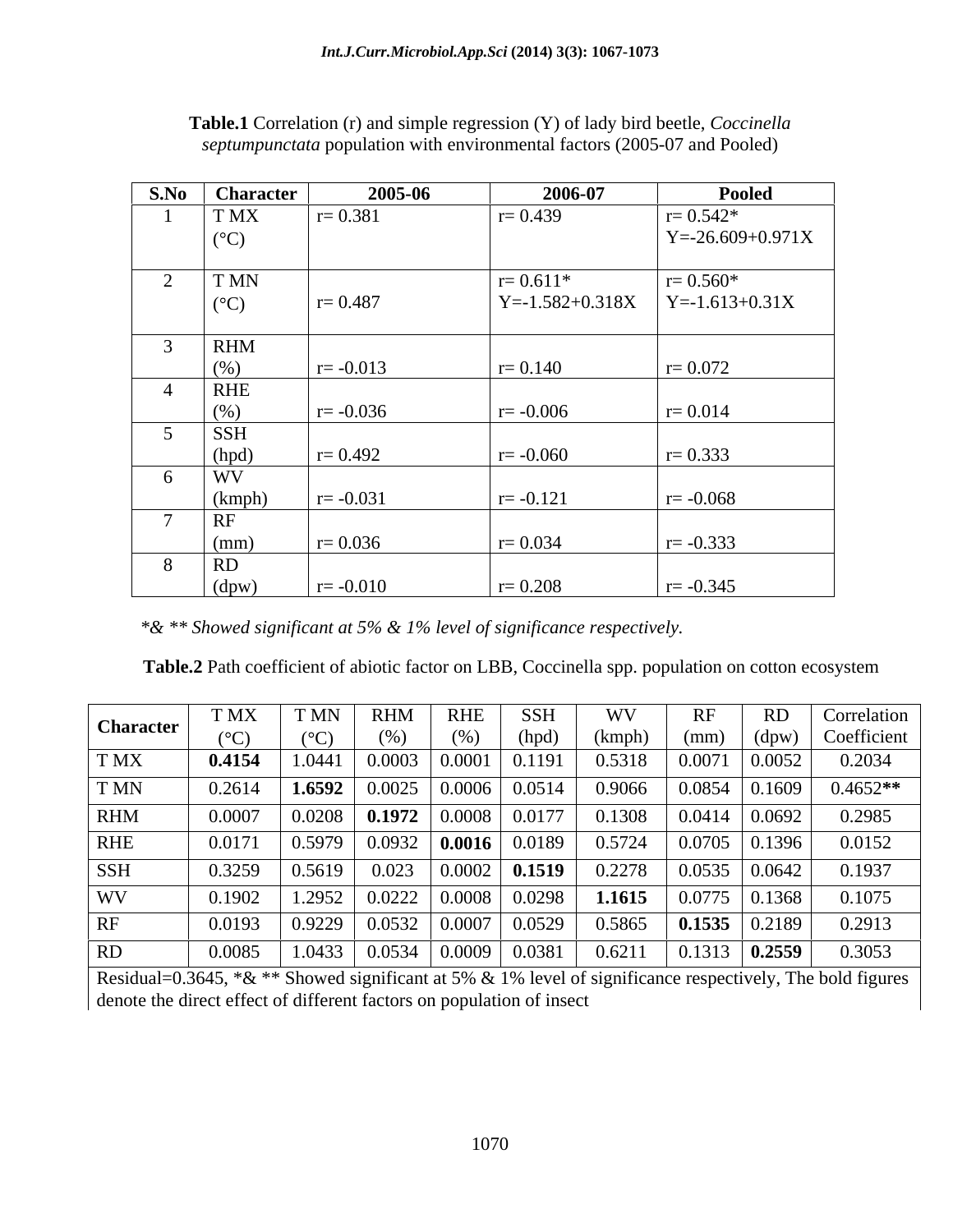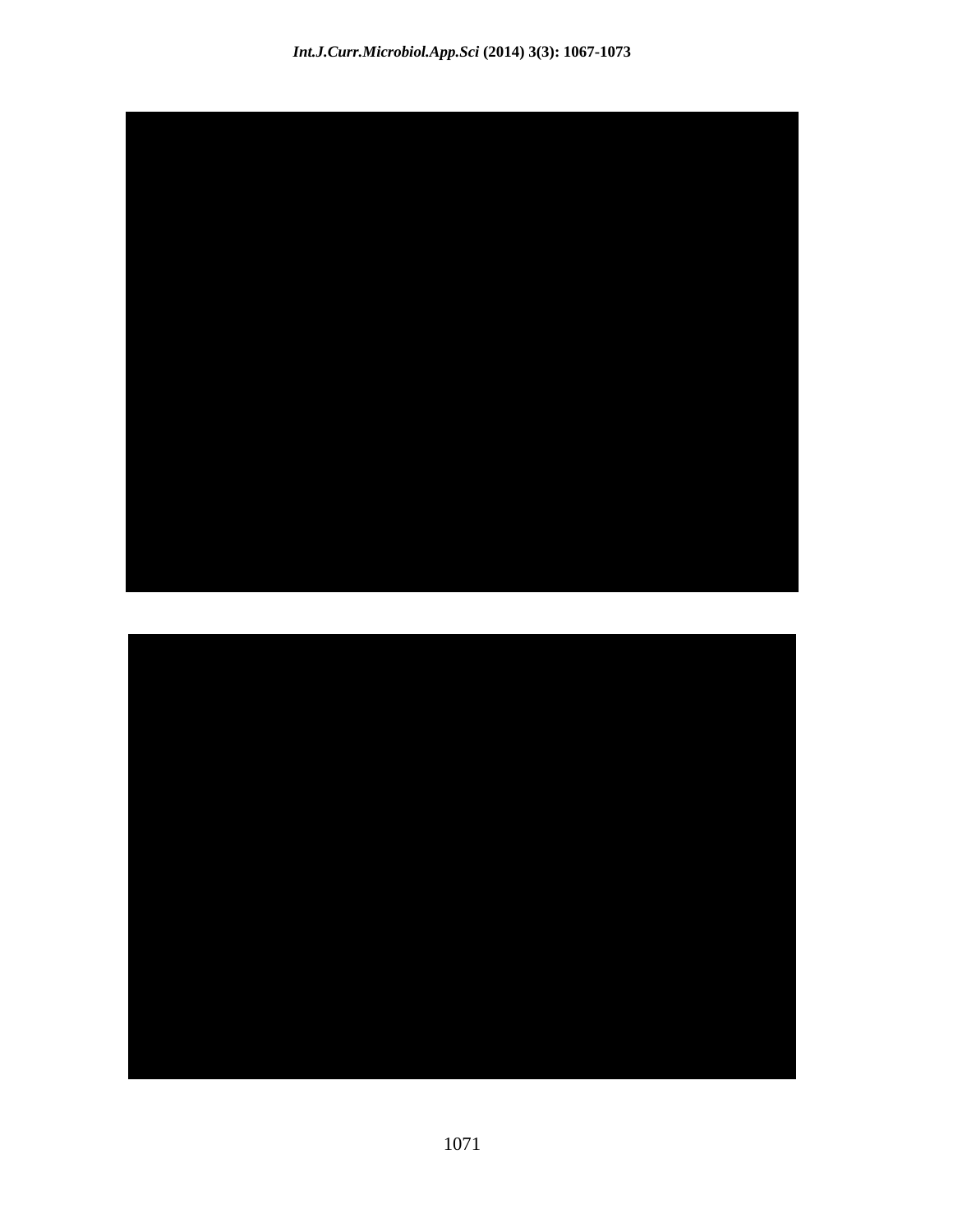

**Fig.3** Path diagram showing influence of various factors on the population of Lady bird beetle (Pooled)

the host plants take places which attract Barar, A.S., Kular, J.S. and Barar, K.S. the pray of predator to colonize. A gradual increase of pray density is followed by the arrival of associated predators that play an important role in suppression of pest abiotic and biotic parameter it can be inferred that both these factors play an management of cotton pest population in Aphidology 3: 154-156

Bakhetia, D.R.C and Sekhon, B.S. 1989.<br>Insect nest and their management in Science, 18:94-97 Insect pest and their management in rapeseed and mustard. *Journal Oilseed*

- 2008. Effect of *Lipaphis erysimi* K. number of the feeding potential of coccinella septampcatata l. *Journal Biological control* 22 (1):199-201
- population. Summarizing the effect of Debraj,Y and Singh, T.K.1989. Predatory important role in the sustainable *Aphis craccivora* K. *Journal of* efficiency of the larvae of *coccinella septempunctata* L. of bean aphid, *Aphidology* 3: 154-156
- the cotton ecosystem. Gour,I.S. and Pareek, B.L.2005. Relative **References** mutard ecosystem and their correlation abundance of some Coccinellids in mutard ecosystem and their correlation with aphid population in semi-arid region of Rajasthan. *Journal of Insect Science*, 18:94-97
	- *Research* 99: 269-299 importance and their natural enemies Matur,K.C. 1983. Aphids of agricultural at Jallundar (Panjab) , pp 229-233.